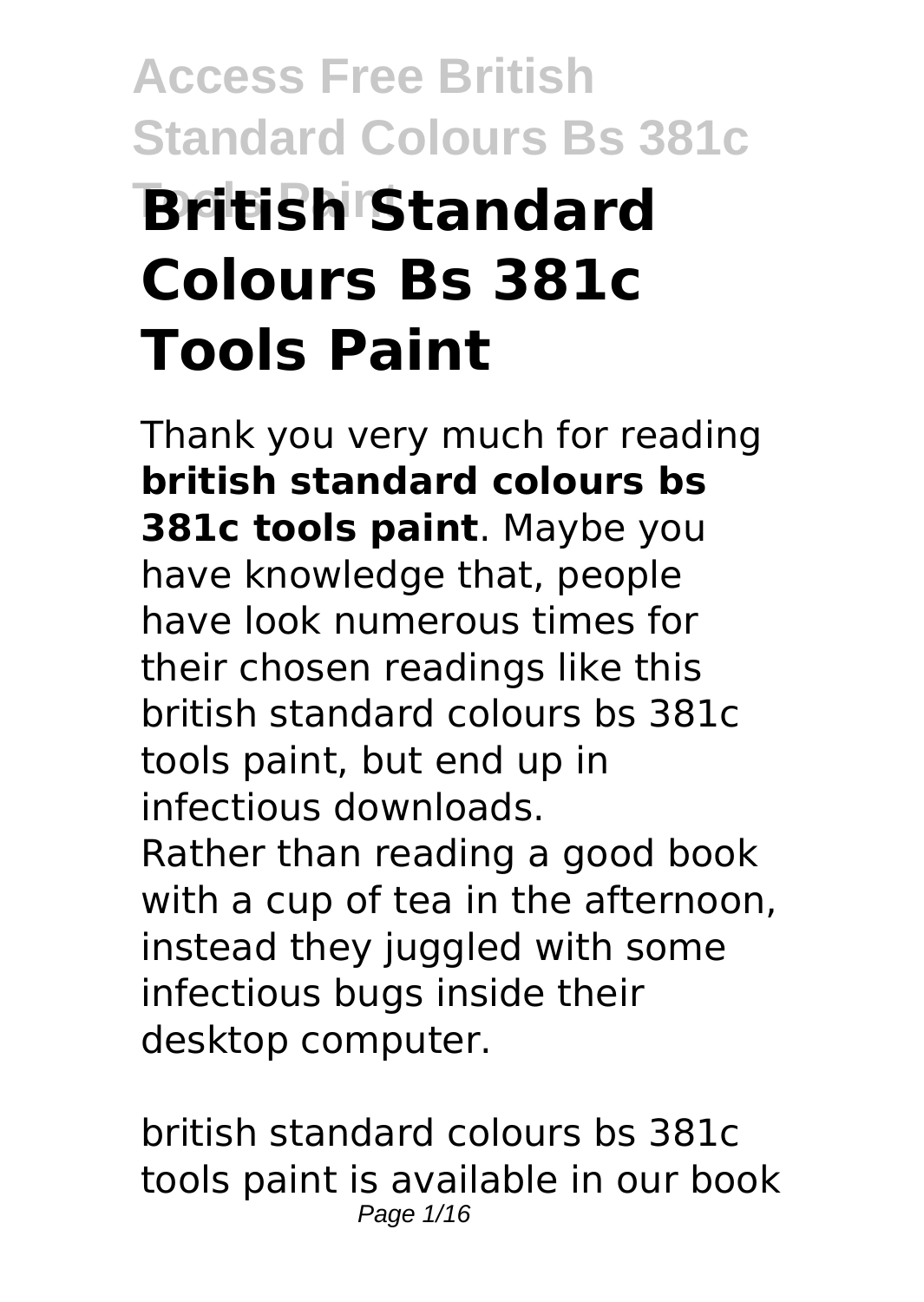**Tools Paint** collection an online access to it is set as public so you can download it instantly.

Our books collection spans in multiple countries, allowing you to get the most less latency time to download any of our books like this one.

Kindly say, the british standard colours bs 381c tools paint is universally compatible with any devices to read

Latest colour combination | berger colour chart | latest Berger colour chart | wall painting idea Wooden transport box Special edition with 133 jars of AK Real Colors Review

A plane so decrepit - Historical Fiction Audiobook - P1**interior colour combination chart**

Page 2/16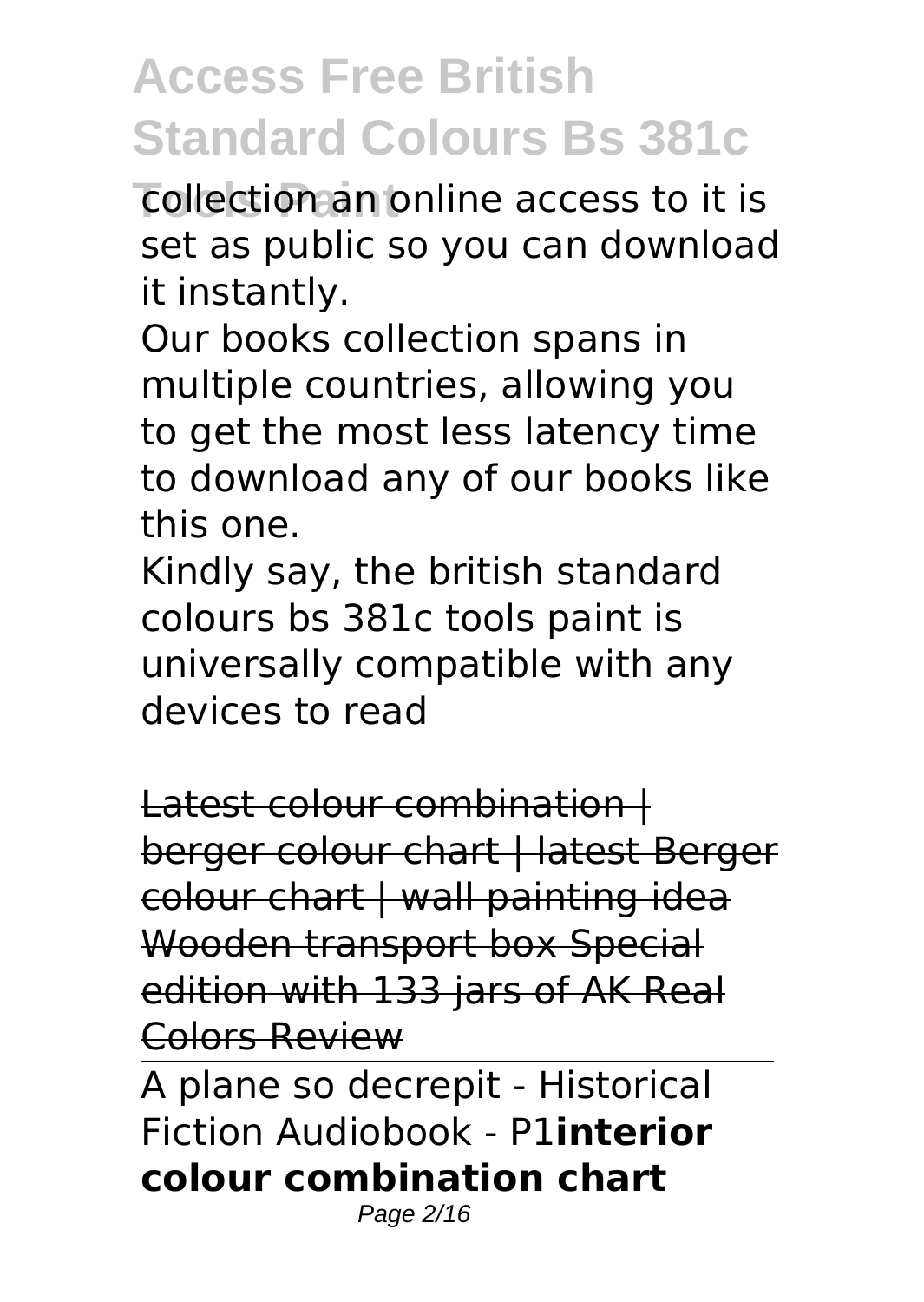**Tools Paint latest colour combination for Kamdhenu colour chart** New colour chart latest Asian paint Royal colour chart Asian paint tractor emulsion Soyab tech *In the Line of Battle (FULL Audiobook)* Work from home best part time income - earn money online through amazon affiliate program | Tamil Stampscapes 101: Video 330. Spring on the Lake stoneware colour chart asian paints, colour mixing chart, orange colour mixing, stainer mixer Season Finale | Math: Consumer Arithmetic (S1E54) Shades of yellow Managing Oral Cancer in Covid19 Pandemic (Webinars by CIAOMS) Top 25 Room Latest Colour Combination In 2020 Catalogue | Interior Paint Colour | Page 3/16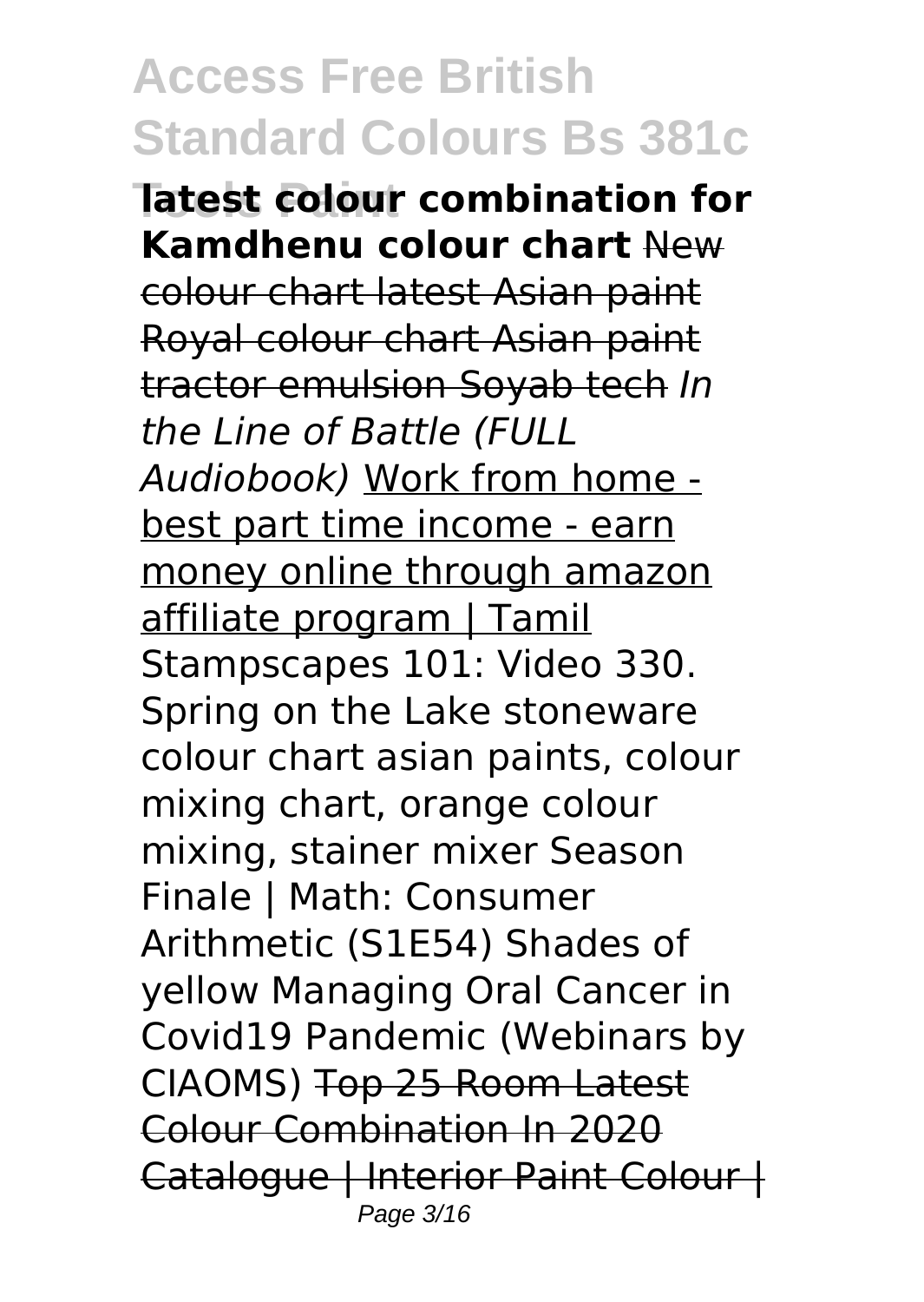**Gopal Home Decor The Godfather** (Godfather 1) Mario Puzo Audiobook Latest colour combination with colour code for bedroom and living room idea |Asian paint colour *The Three Musketeers: Summary* Difference Between Promise And Observable | RxJS | Tutorial Asian paint colours chart Asian paint colours combination wall paint colours tips colours chart idea *Observable JavaScript playbook,*

*asynchronous generators and hacking the Fun Fun Forum* Steel Design - Section Classification and Local Buckling - SD424 **Steel Column Design | Compression Member Design | Buckling | Examples | Eurocode 3 | EN1993 | EC3** Slab Design Accordance with Eurocode 2 Page 4/16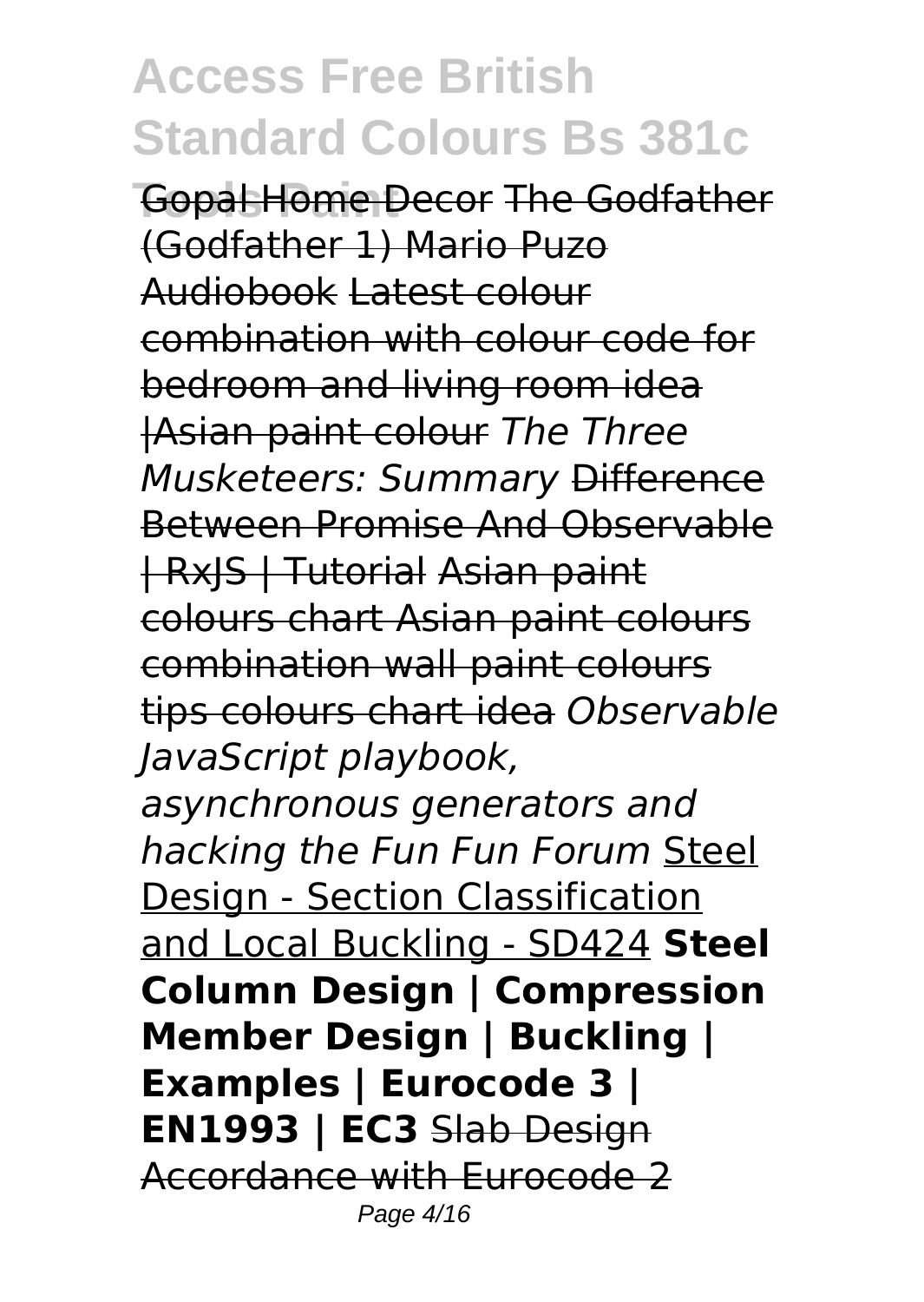#383: 17 August Current Affairs in Hindi | August Current Affairs 2019 Questions + GK Tricks Cathery Yeh | Better Together 2019 EdTalk: Math for ALL StudentsMerger/ Amalgamation as per under section 228 \u0026 229| The Companies Act 1994 Kingston Contemporary Issues Lecture 6 Minsky and explaining the Global Financial Crisis *PhotoshopUser TV 311 (July 17, 2012)* October 2020 Environment and Ecology Current Affairs for UPSC and TNPSC Exams **How to research, buy and flip soccer cards for profit** A plane so decrepit - Historical Fiction Audiobook - P2 British Standard Colours Bs 381c British Standard BS 381C:1996 Colour Chart. The colours Page 5/16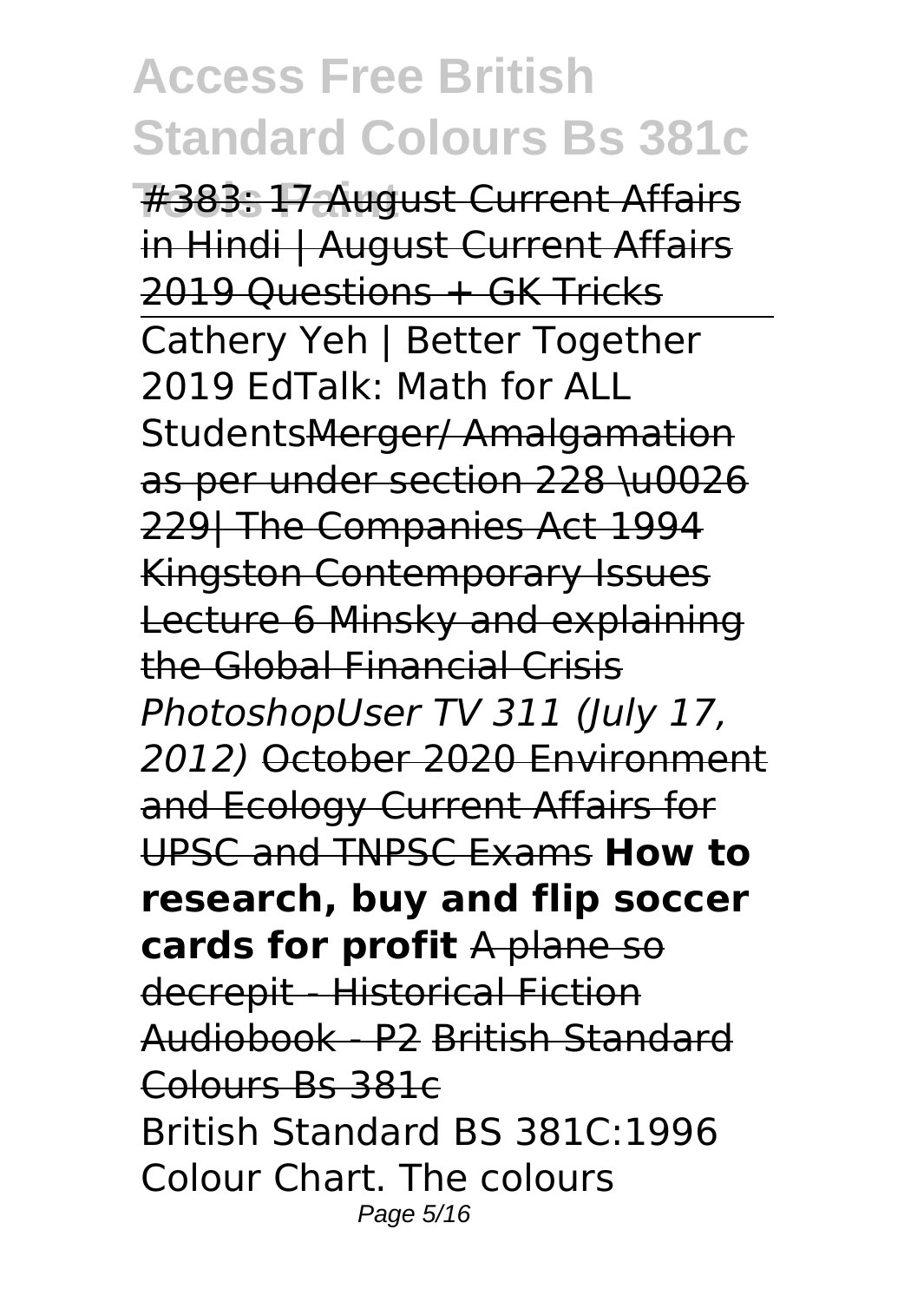**The picted on the following chart** are for guidance only. The range includes special and ready mixed colours. The displayed colour will depend on your monitor and browser and pearl or metallic colours cannot be shown adequately. The finished colour, therefore, may not be as shown here.

British Standard BS 381C:1996 Colour Chart - e-paint.co.uk The British Standard BS 381C specifies colours used in identification, coding and other special purposes. This is a key reference for specifying a particular paint colour to use in the refurbishment of buildings – especially at Local Authority level or for major works, such as office Page 6/16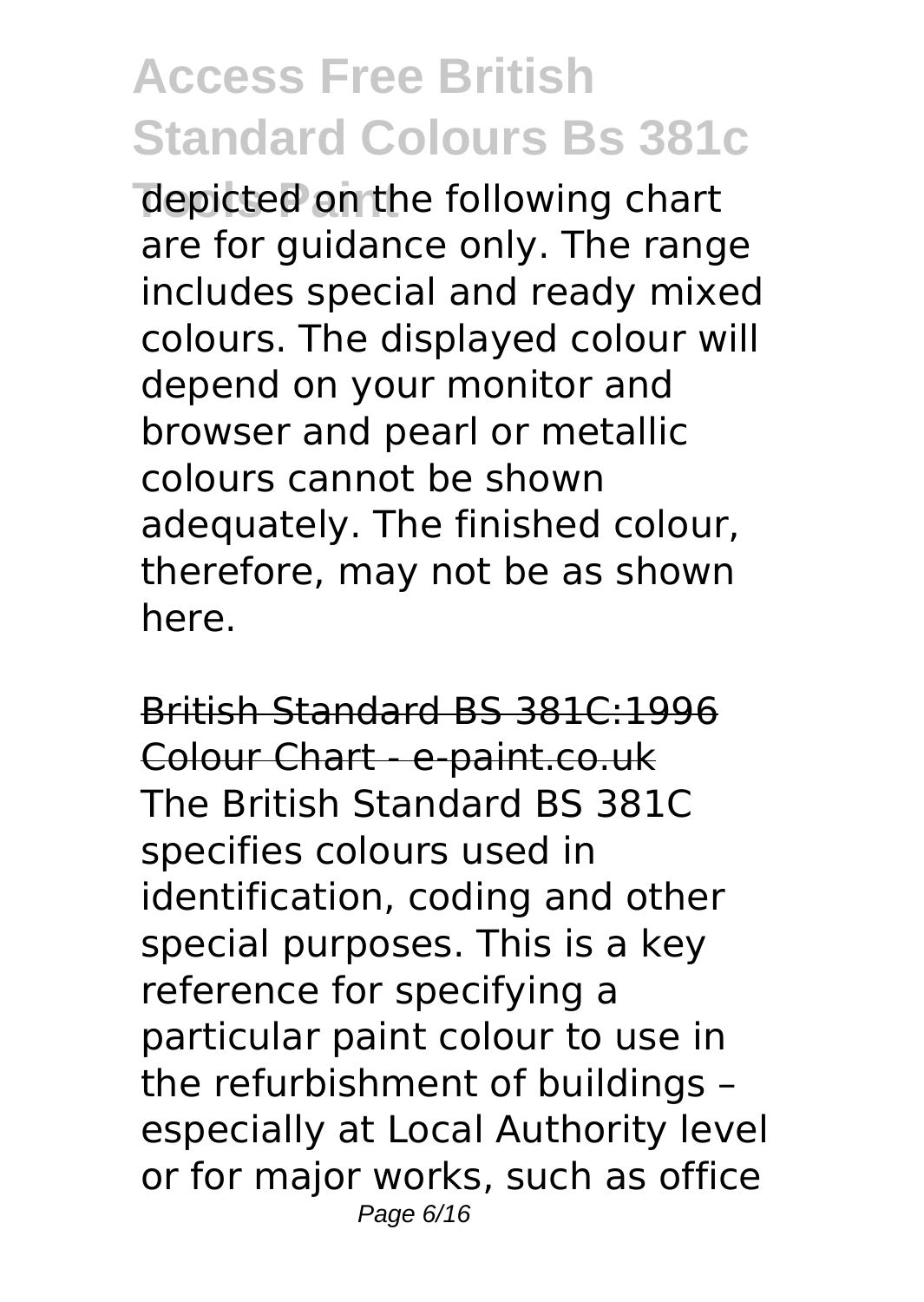**Tolocks, airports, schools and** hospitals. Sky Blue.

#### BS 381C Colour Chart | Pronto Paints

BS381C Colour Chart. The British Standard 381C Colour Paint Range is offered in a limited number of products and orders are subject to a minimum of 25.0 Litres. BS381C is a range of special and mixed colours, particularly for military use. Please note we do not offer a colour consultancy service.

BS381C Paint Colour Chart. Technical Paints BS381C Colour ... 5 10 15 20 25 30 35 40 45 50. per page. BS381C 101 Sky Blue. £14.20. BS381C 102 Turquoise Blue.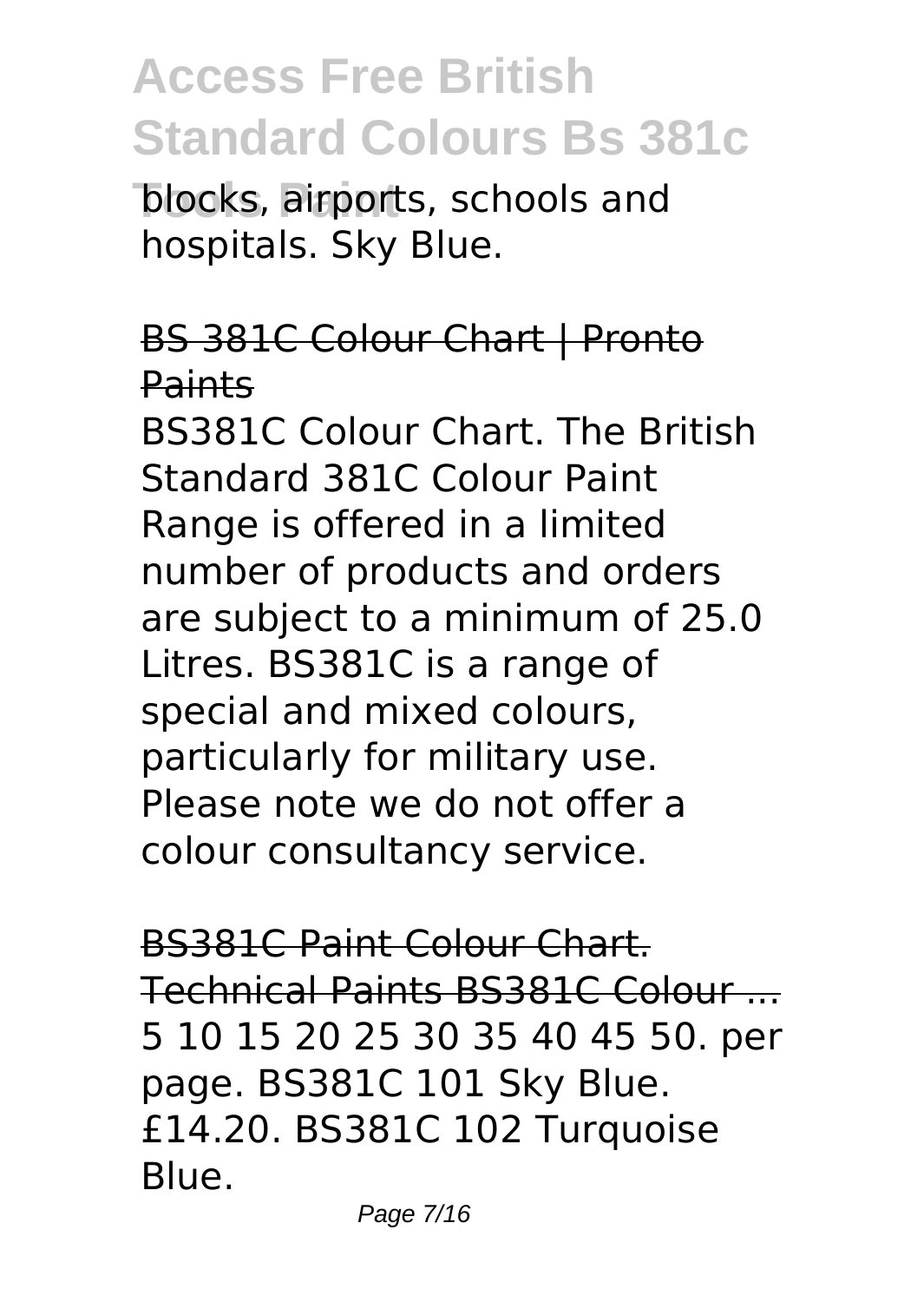**Access Free British Standard Colours Bs 381c Tools Paint** BS381C Colours :: British Standard Colours British Standard Colours: BS 381C. British Standard colours are the standard colours in the UK used for identification, coding and other special purposes for building and decorative paint. The most commonly used BS colours are BS 381C, BS 2660, BS 5252 and BS 4800. Please note that these colour swatches are for guidance only. Every effort is made to match the BS colours as closely as possible but the colours you see will vary according to your monitor and browser, while pearl and metallic ...

British Standard Colours: BS 381C - tools-paint.com Page 8/16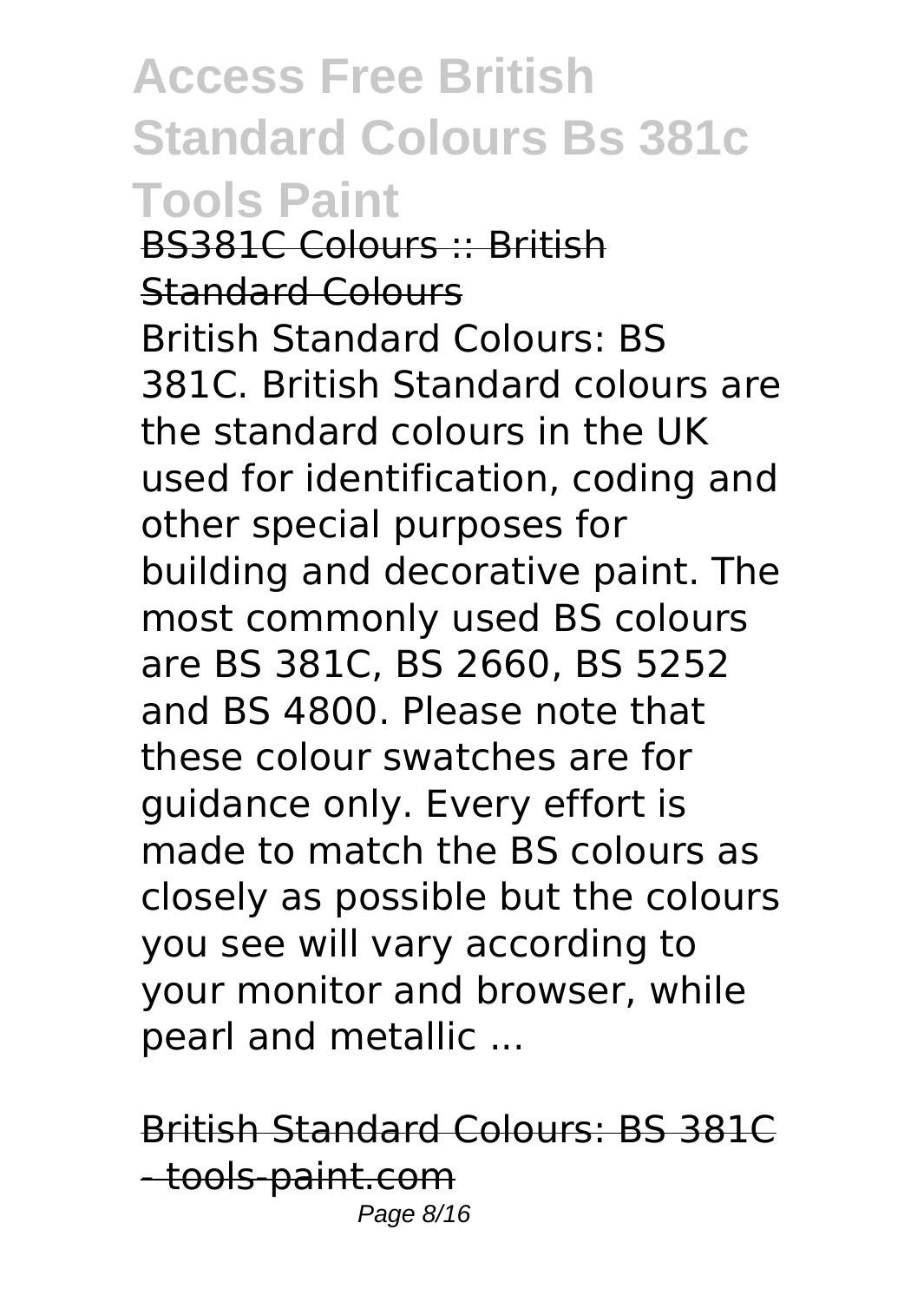**Tools Paint** Home / Publication Index / British Standards Institution / BS 381C:1996 Specification for colours for identification, coding and special purposes Buy from BSI BS 381C:1996 Specification for colours for identification, coding and special purposes Publication Year 1996 Document Status Latest version of document. Document History Supersedes BS ...

BS 381C:1996 Specification for colours for identification ... British Standard Colors (BSC 381C) w/Color Equivalents and Hobby Paint Matches. Paint Matches . BSC 104 Azure Blue . BSC 105 Oxford Blue . BSC 110 Roundel Blue . BSC 210 Sky. Testor 2049. Vallejo 70.885. Page 9/16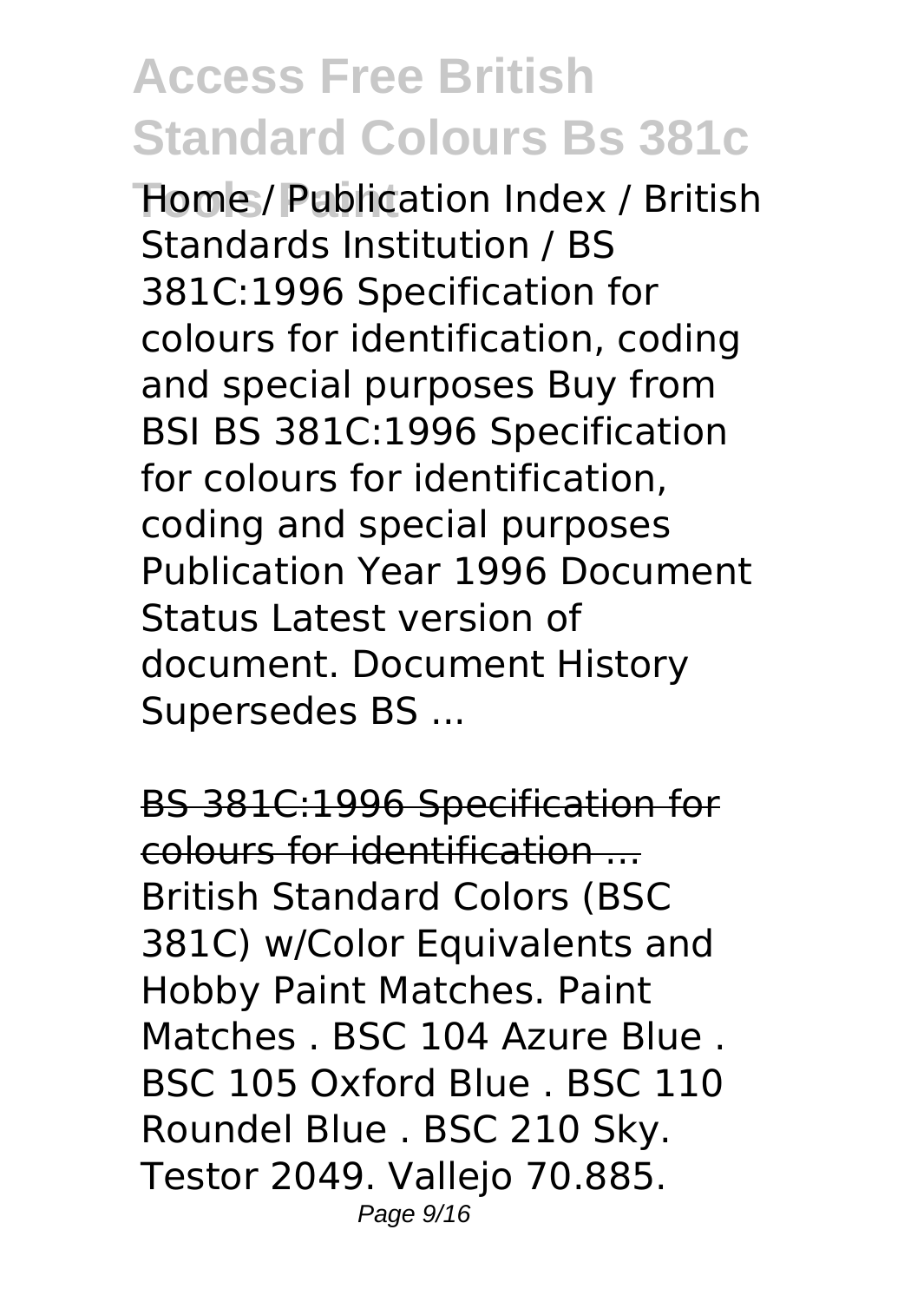**Tools Paint** Tamiya XF14 . BSC 220 Olive Green . BSC 241 Dark Green. AKI 0796. GSI H78

British Standard Colors (BSC 381C) w/Color Equivalents and ... Alternative colours for BS381C 109 - Middle blue / Anchusa from the BS 381C colour range. Convert from and to RAL, BS, British Standard, Pantone, Federal Standard 595C, Australian Standard, AS 2700, Farrow and Ball, Little Greene, Dulux Trade, DIN and NCS colour systems Possible alternative colours for BS381C 109 from the BS 381C range

Possible alternative colours for BS381C 109 from the BS ... Convert from and to RAL, BS, Page 10/16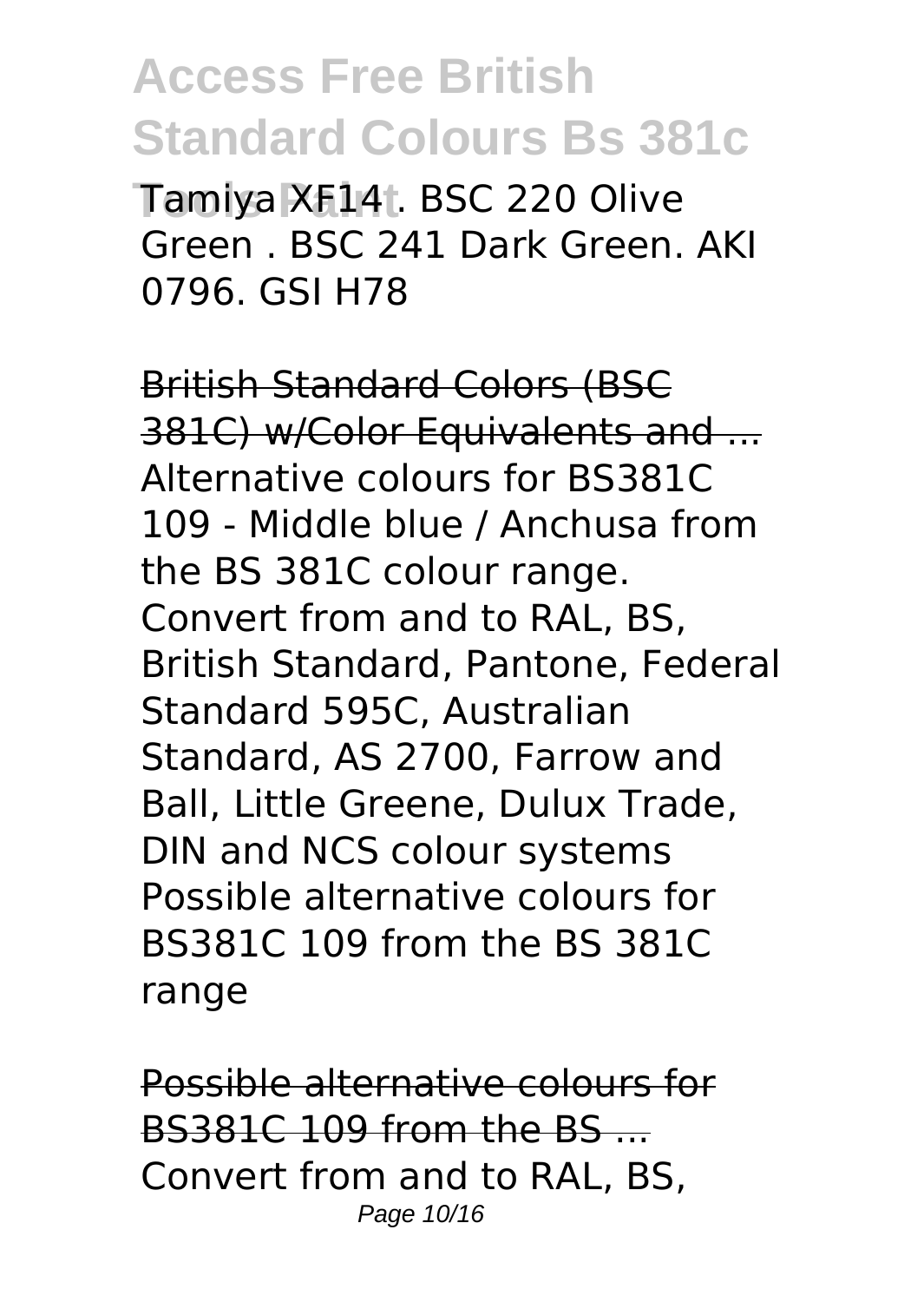**British Standard, Pantone, Federal** Standard 595C, Australian Standard, AS 2700, Farrow and Ball, Little Greene, Dulux Trade, DIN and NCS colour systems. Alternative colours for BS381C 637 from the BS 381C colour range and convert colours to and from the RAL, BS4800, BS5252, BS2660 and BS381C, Pantone, DIN 6164, Australian Standard 2700, Farrow and Ball, Little Greene, Federal Standard 595, Dulux Trade and NCS ranges.

Alternative colours for BS381C 637 from the BS 381C colour ... The British Standard BS 381C specifies colours used in identification, coding and other special purposes. This is a key reference for specifying a Page 11/16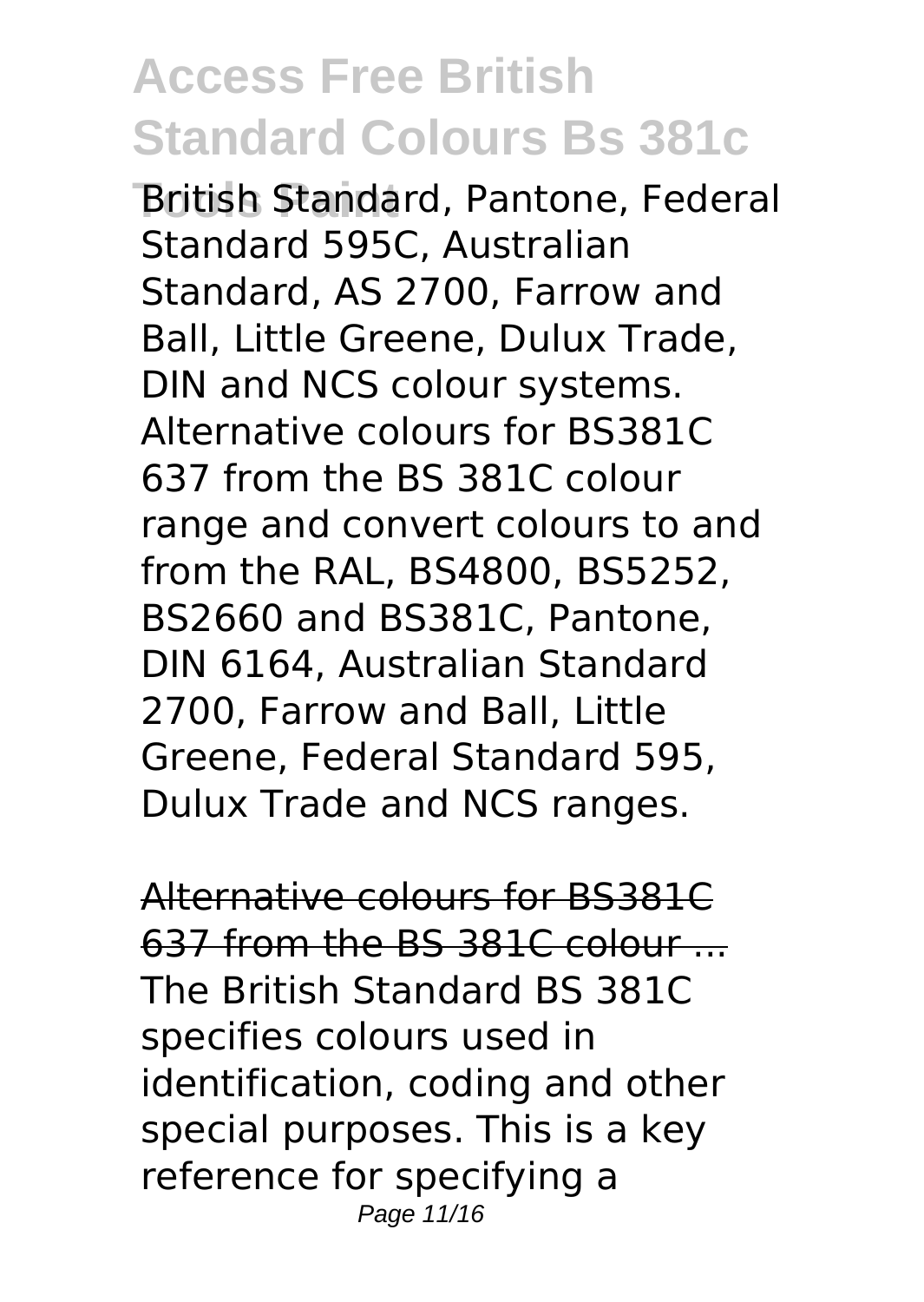**Tools Paint** particular paint colour to use in the refurbishment of buildings especially at Local Authority level or for major works, such as office blocks, airports, schools and hospitals.

British Standard Colour Chart | www.BritishStandardColour.com BS 381C Camouflage Grey 626. Our range of BS 381C Camouflage Grey 626, incorporated under a Royal Charter, are the national colour standards as used in the UK. Used for decorative and building purposes, the full range is now available from ralaerosols.com in either a 400ml aerosol can or as a touch-up paint. All of our colours on the chart are for guidance only, and we will try to match Page 12/16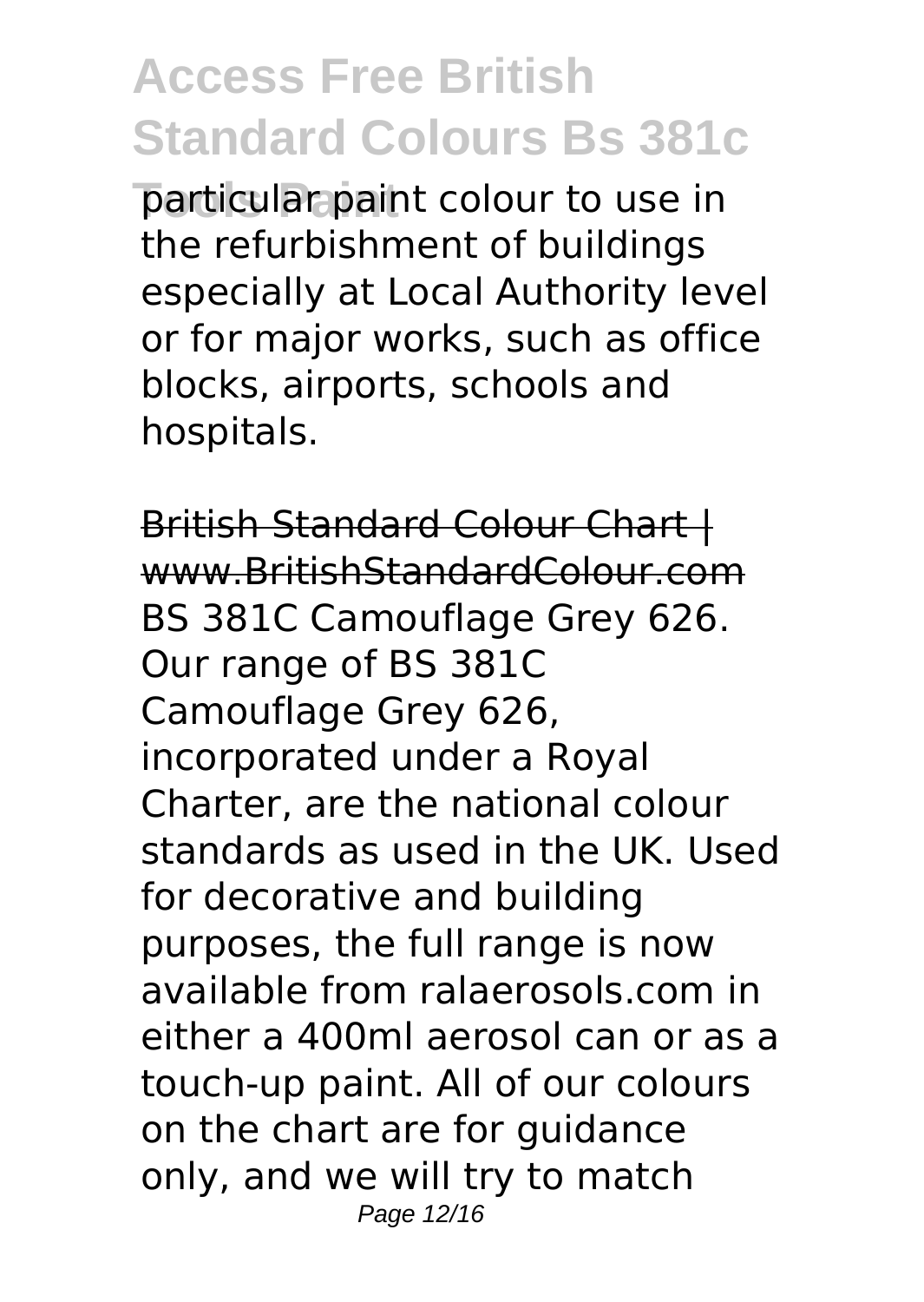**Vour selection as closely possible** to your requirement.

#### BS 381C Camouflage Grey 626 - RAL Aerosols

Please use the British Standards colour products for most accurate colour - available here. BS 4800:2011 supersedes BS 4800:1989 which was withdrawn in May 2012. Please note that the names used can be different depending on the end-user or the paint company.

#### British Standard BS 4800 COLOUR CHART for paints Here is our British Standard Colors (BSC 381C) Color/Hobby Paint Table to help find the right colors for your next projects.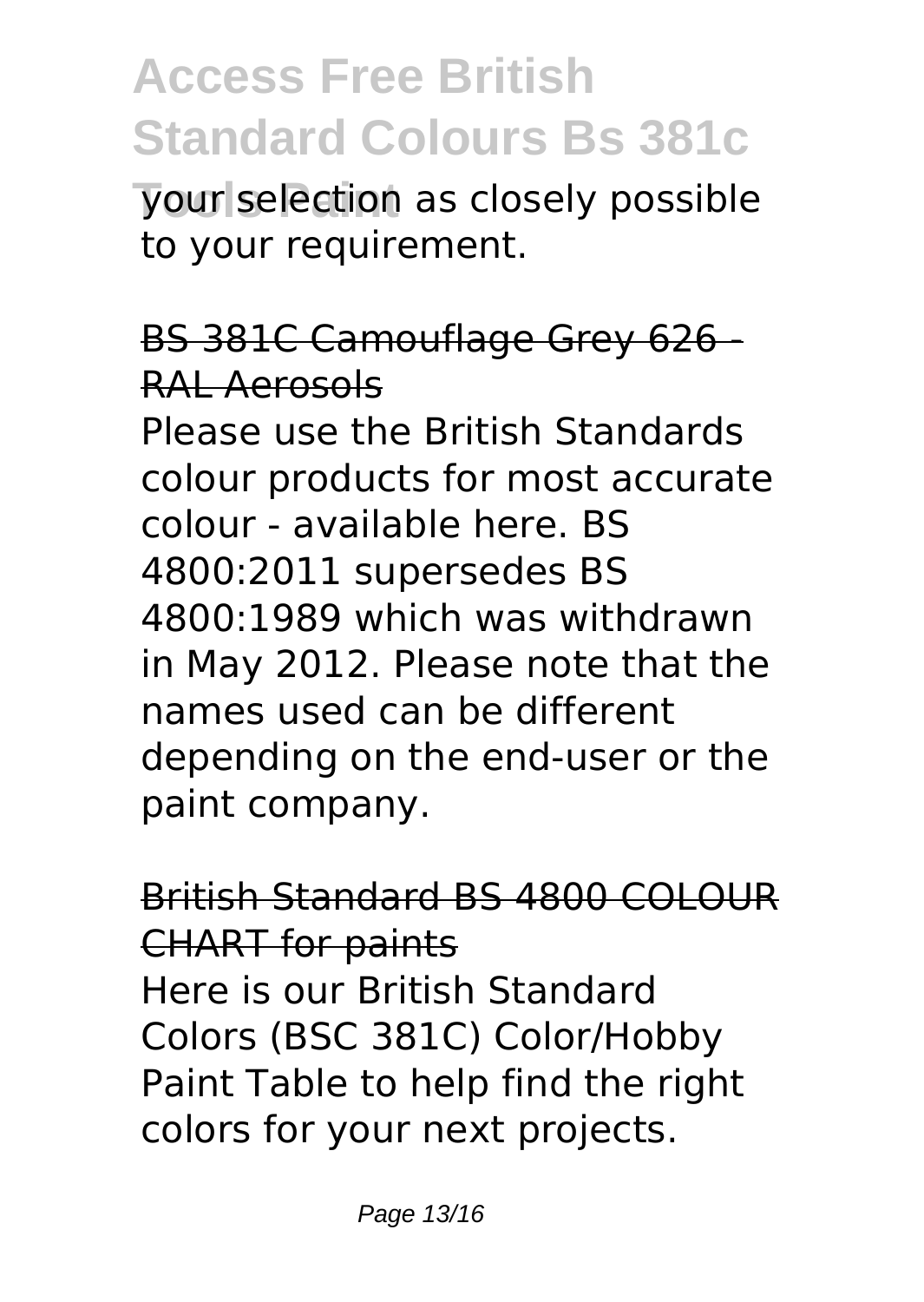**British Standard Colors (BSC** 381C) Color/Hobby Paint Table RAL & British Standard Colour Charts. Please note that these are for guidance only as the appearance can vary between computer screens. We suggest you choose from a genuine colour chart.

RAL & British Standard Colour Charts - Surface Technology ... This large BS 5252 Fan from the British Standards Institute contains 234 colour patches 64mm x62mm, three to a leaf. 297mm by 63mm. BS 5252, incorporates derived standards such as those for paints (BS 4800), vitreous enamel (BS 4900), plastics (BS 4901), sheet and tile flooring (BS 4902). Please Page 14/16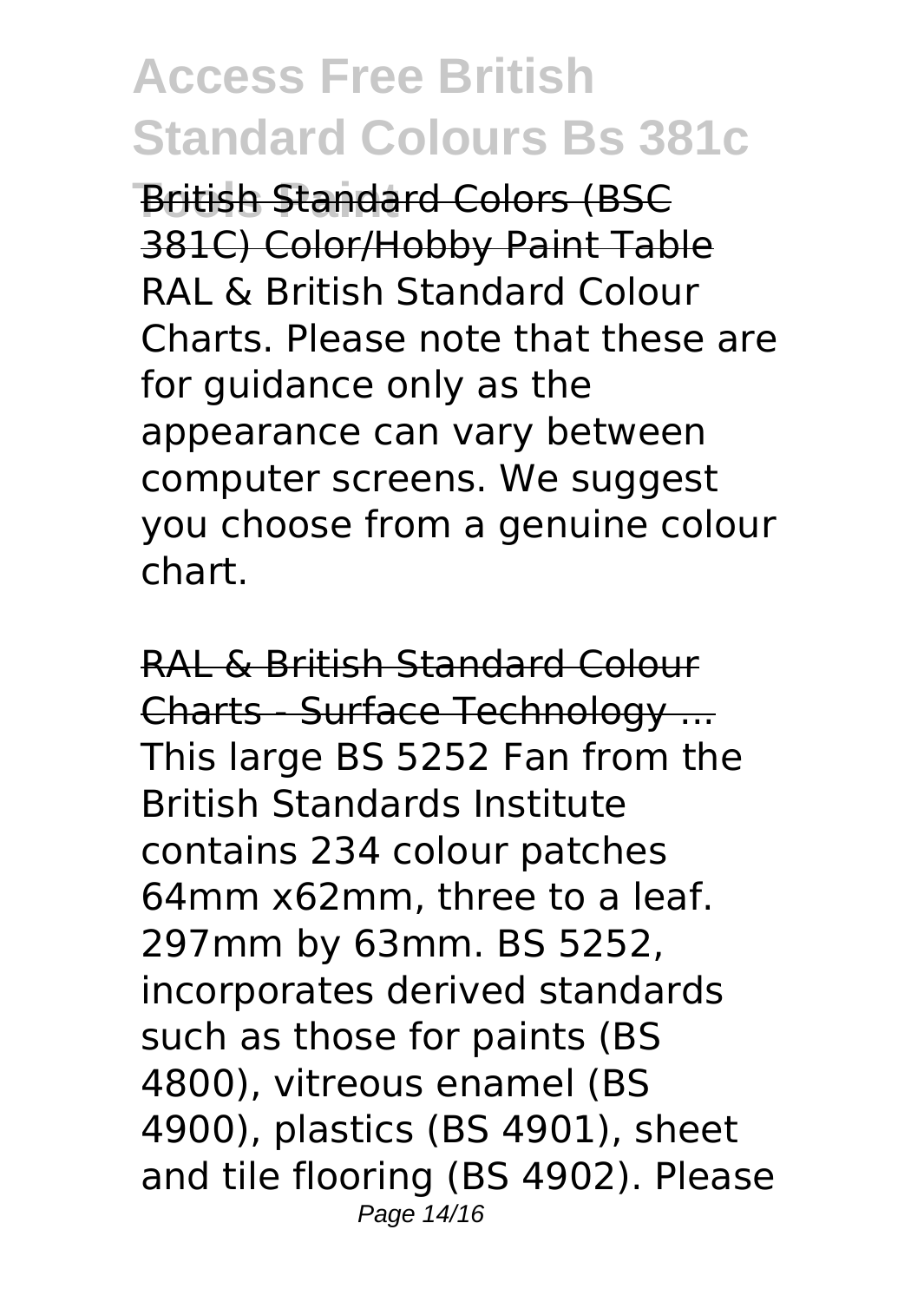**Tote this does NOT include BS** 381C colours)

British Standards(BSI) BS 381C - 223 Aerosol Spray Paint. High quality, colour matched, custom filled aerosols from Martin Brown Paints. Call 01253 626907 for more information.

#### BS 381C - 223

British Standards BS 381C Bold Yellow 363 Aerosol Spray Paint 1K/2K 400ml £ 11.99 +VAT Select Options British Standards BS 381C Camouflage Red 435 Aerosol Spray Paint 1K/2K 400ml £ 11.99 +VAT Select Options

British Standard 381C Colour Range - Spray Paints Page 15/16